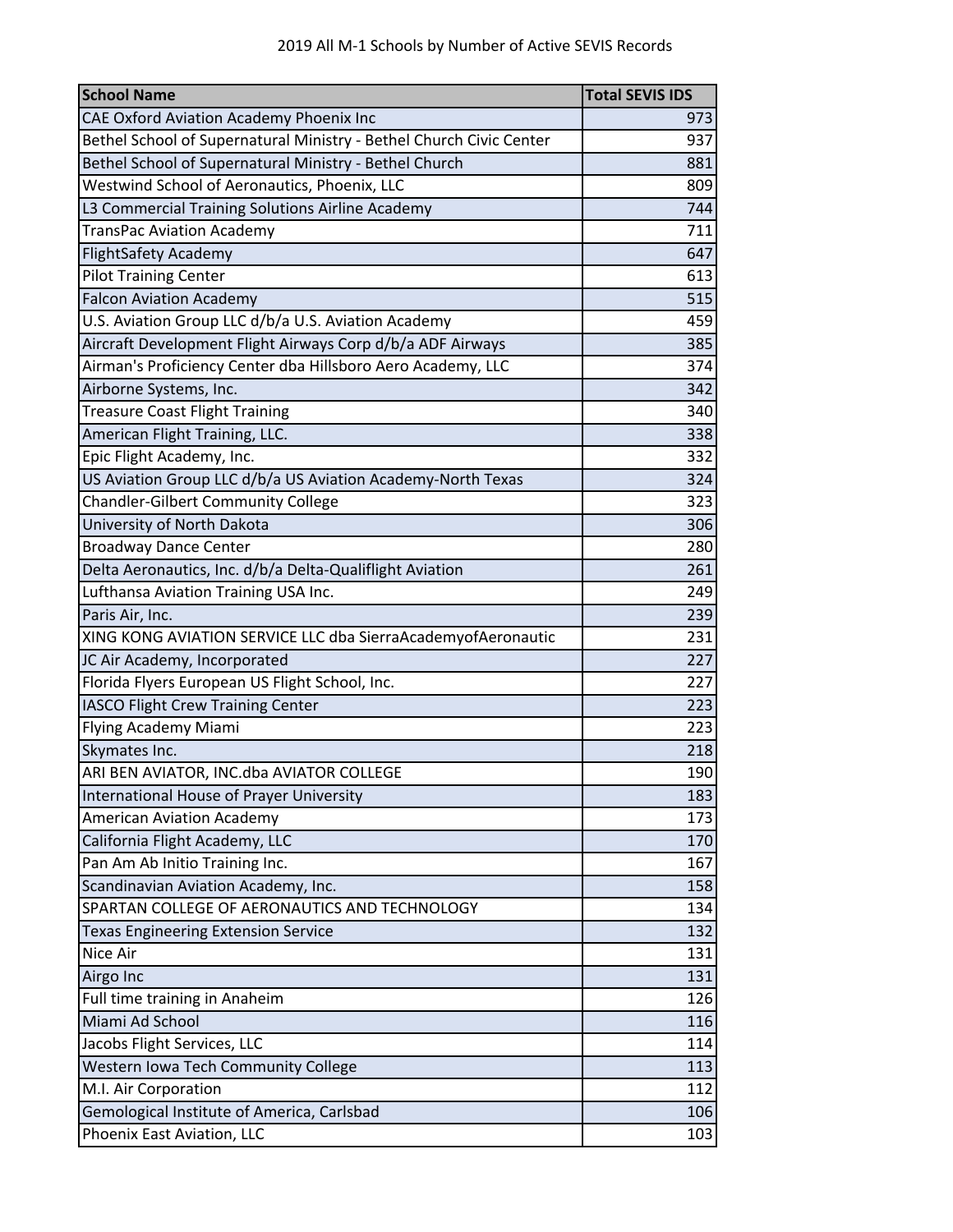| Riverside Flight Center Inc.                          | 102 |
|-------------------------------------------------------|-----|
| <b>American Flyers</b>                                | 101 |
| Michelle Danner Acting Studio                         | 99  |
| <b>Tysons College</b>                                 | 96  |
| <b>EVA Flight Training Academy</b>                    | 95  |
| American Flying Academy                               | 92  |
| Washington International Flight Academy               | 91  |
| Gemological Institute of America                      | 91  |
| Florida Institute of Technology                       | 90  |
| Naples Air Center, Inc.                               | 90  |
| <b>TransPac Aviation Academy</b>                      | 89  |
| NS Aviation Training and Rental, Inc.                 | 89  |
| Cloud Dancer Aviation and Flying Club Inc.            | 85  |
| <b>Accelerated Flight Training LLC</b>                | 84  |
| <b>Pilot Training Center</b>                          | 84  |
| Lee Strasberg Theatre Institute, Inc                  | 82  |
| <b>Pacific States Aviation</b>                        | 81  |
| <b>FLORIDA FLIGHT TRAINING CENTER</b>                 | 78  |
| <b>Sunrise Aviation Inc.</b>                          | 76  |
| <b>American Aviation Flight Academy LLC</b>           | 76  |
| Stella Adler Academy of Acting                        | 73  |
| Squadron 2                                            | 73  |
| <b>Pilot Training Center</b>                          | 72  |
| Global Pilot Academy, Inc.                            | 72  |
| <b>Charis Bible College</b>                           | 71  |
| Cinema Makeup School                                  | 68  |
| San Francisco Ballet School                           | 68  |
| William Esper Studio Inc.                             | 68  |
| California Aviation Services, Inc.                    | 66  |
| Alron Aviation, d.b.a Sheffield School of Aeronautics | 66  |
| New York Film Academy                                 | 64  |
| The Rock School                                       | 62  |
| The Collective                                        | 61  |
| Phoenix East Aviation, LLC                            | 60  |
| Miami Ad School                                       | 60  |
| AVIA Flight Academy International, Inc.               | 58  |
| The Institute of Culinary Education                   | 58  |
| <b>Houston Ballet Academy</b>                         | 57  |
| Calvary Chapel Bible College                          | 56  |
| <b>American Flyers</b>                                | 56  |
| FXE Flight Center Corp D/B/A Flight Center US         | 56  |
| Joffrey Academy of Dance                              | 56  |
| Griffith Aviation, Inc.                               | 56  |
| Air Venture Flight Center                             | 56  |
| Steps Studio, Inc. DBA Steps on Broadway              | 54  |
| Academy of Aviation, LLC                              | 54  |
| Universal Aviators Academy, Inc.                      | 49  |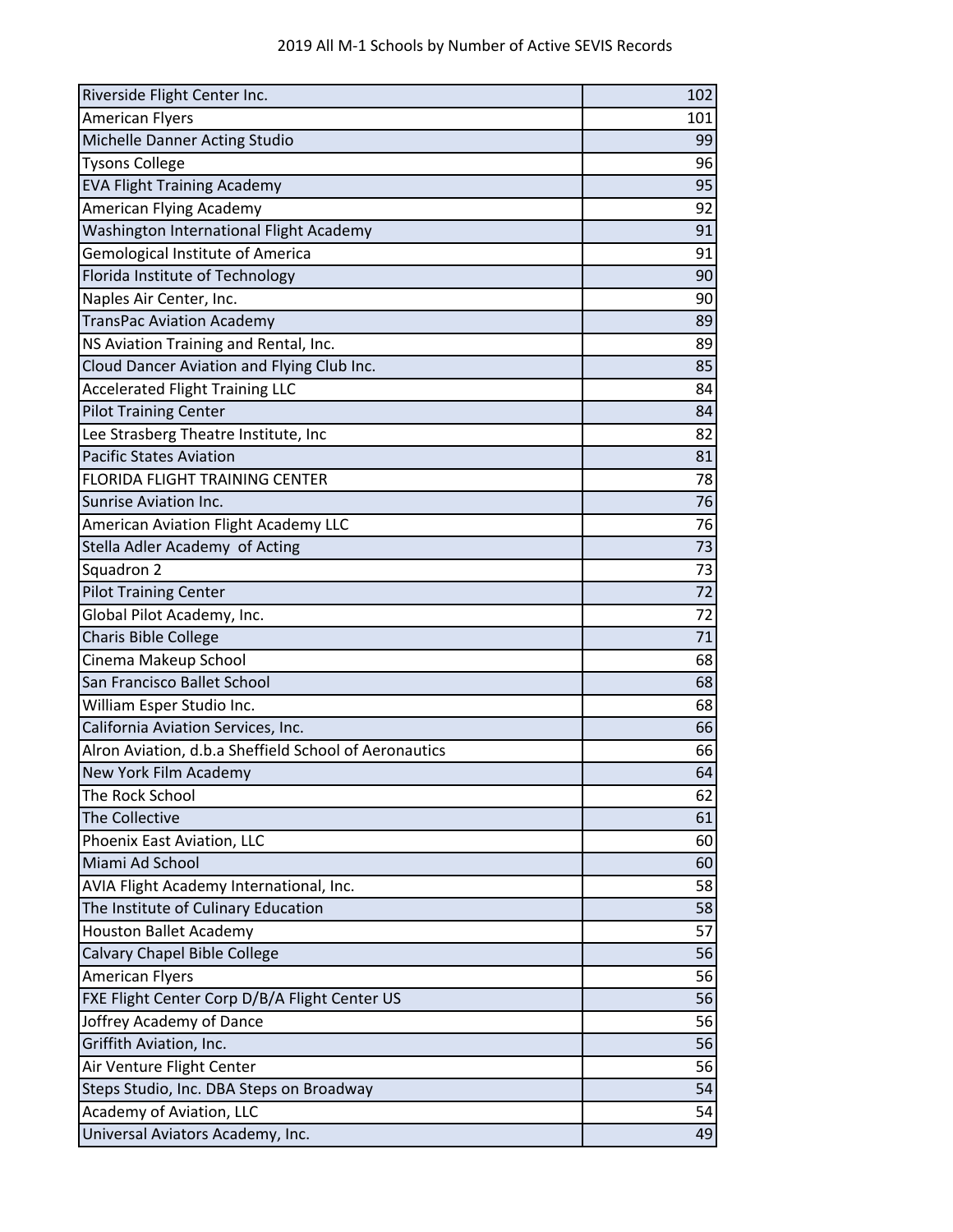| Long Beach Flight Academy                                    | 49 |
|--------------------------------------------------------------|----|
| Tailwheels etc Inc                                           | 49 |
| The International Culinary Center                            | 49 |
| Gnomon                                                       | 48 |
| CRYSTAL AERO GROUP, INC.                                     | 47 |
| FLORIDA AVIATION CAREER TRAINING, INC.                       | 47 |
| <b>AERO TECH ACADEMY</b>                                     | 46 |
| Dean International, Inc.                                     | 46 |
| <b>Atlantic Acting School</b>                                | 45 |
| National Personal Training Institute                         | 43 |
| Ocala Aviation Services, Inc                                 | 43 |
| Airbus Americas Customer Services Inc.                       | 42 |
| Southwest Institute of Montessori Studies, Inc.              | 41 |
| <b>Aviation Institute of Maintenance</b>                     | 41 |
| Miami City Ballet School                                     | 39 |
| University of the Nations                                    | 39 |
| Shillington School of Graphic Design LLC                     | 39 |
| American Institute of Baking                                 | 38 |
| <b>Aviation Institute of Maintenance</b>                     | 38 |
| <b>AVIATION INSTITUTE OF MAINTENANCE</b>                     | 38 |
| <b>MARIANO MORENO CULINARY INSTITUTE</b>                     | 37 |
| Airman's Proficiency Center dba Hillsboro Aero Academy, LLC  | 37 |
| Pittsburgh Ballet Theatre School                             | 37 |
| Institute of Flight Operations and Dispatch (iFOD)           | 37 |
| Siebel Institute of Technology                               | 36 |
| Airline Ground Schools, Inc                                  | 36 |
| <b>Quantum Helicopters</b>                                   | 34 |
| Pelican Flight Training, LLC                                 | 34 |
| Japan-America Institute of Management Science                | 33 |
| Avel Flight School Inc                                       | 32 |
| <b>Endeavour Flight Training, Inc</b>                        | 31 |
| <b>Boston Ballet School</b>                                  | 31 |
| Northwestern Michigan College                                | 31 |
| Honey B LLC dba Corvallis Aero Service                       | 31 |
| Pan Am International Flight Academy, Inc                     | 30 |
| ABT Jacqueline Kennedy Onassis School                        | 30 |
| Sky Safety, Incorporated                                     | 30 |
| Cornerstone Aviation, Inc.                                   | 30 |
| CTI Professional Flight Training, LLC                        | 29 |
| HelicopterAcademy.com, LLC                                   | 29 |
| Airmen Testing & Training, Inc. d/b/a Palm Beach Helicopters | 29 |
| Paragon Flight Training Co.                                  | 29 |
| <b>American Flyers</b>                                       | 29 |
| California Airways, LLC                                      | 28 |
| <b>FlightSafety Academy</b>                                  | 28 |
| Miami Ad School                                              | 27 |
| San Diego Flight Training International, Inc.                | 27 |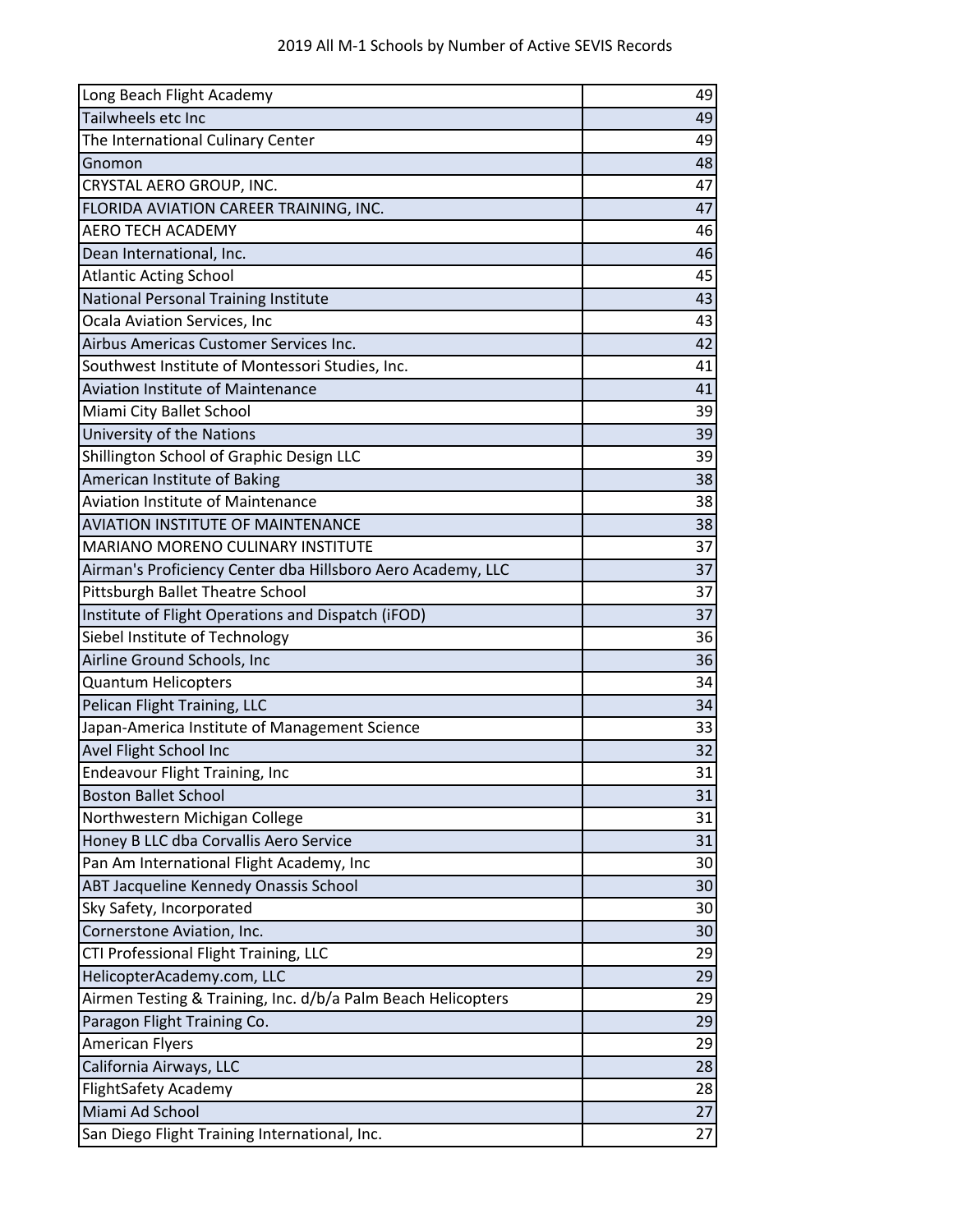| Civic Helicopters, Inc.                                     | 27 |
|-------------------------------------------------------------|----|
| <b>International House of Prayer University</b>             | 27 |
| MorningStar University                                      | 27 |
| <b>Cirrus Aviation</b>                                      | 26 |
| Perkins School for the Blind                                | 26 |
| Air Fleet Training Systems, Inc.                            | 25 |
| <b>Meadowmount School of Music</b>                          | 25 |
| Coast Flight Training and Management, Inc.                  | 24 |
| United Flight Systems, Inc.                                 | 24 |
| Tom Todoroff Studio & Conservatory                          | 23 |
| <b>Pacific Northwest Ballet School</b>                      | 23 |
| Lomino Hawaii Massage School                                | 22 |
| <b>ACCESS INSTITUTE</b>                                     | 22 |
| Tiffin Aviation Services, Inc.                              | 21 |
| Upper Limit Aviation, Inc.                                  | 21 |
| Mystic Ballet Inc.                                          | 21 |
| Providence Baptist College                                  | 21 |
| The Ayurvedic Institute                                     | 21 |
| Grand Central Atelier, Inc.                                 | 21 |
| Airman's Proficiency Center dba Hillsboro Aero Academy, LLC | 20 |
| Kilgore College                                             | 20 |
| Bewired USA, LLC dba SkyEagle Aviation Academy              | 19 |
| Atlanta Ballet Centre for Dance Edu.                        | 19 |
| SANTA ANA BEAUTY COLLEGE                                    | 18 |
| <b>KC Beauty Academy</b>                                    | 18 |
| <b>FlightSafety International</b>                           | 18 |
| Mauna Loa Helicopters                                       | 18 |
| Bombardier Aerospace dba Bombardier Customer Training (BCT) | 18 |
| Snohomish Flying Service, Inc.                              | 18 |
| Texas Bible Institute                                       | 17 |
| Sky Creation, Inc.                                          | 16 |
| Capernwray Bible School at Ravencrest Chalet                | 16 |
| Universal Technical Institute                               | 16 |
| Palm Beach Flight Training Corp                             | 16 |
| <b>AeroStar Training Services, LLC</b>                      | 16 |
| <b>Birthwise Midwifery School</b>                           | 16 |
| <b>Gibney Dance</b>                                         | 16 |
| Oklahoma Horseshoeing School, Inc.                          | 16 |
| Pro Aircraft Flight Training                                | 16 |
| Helipro Inc.                                                | 15 |
| JVTA, Inc. dba Japan Visualmedia Translation Academy        | 15 |
| <b>Harvest Seminary</b>                                     | 15 |
| The Flight School of Gwinnett, Inc.                         | 15 |
| Hawaii Massage Academy                                      | 15 |
| Pittsburgh Institute of Aeronautics                         | 15 |
| Tanglewood Music Center                                     | 15 |
| Century Air, Inc.                                           | 15 |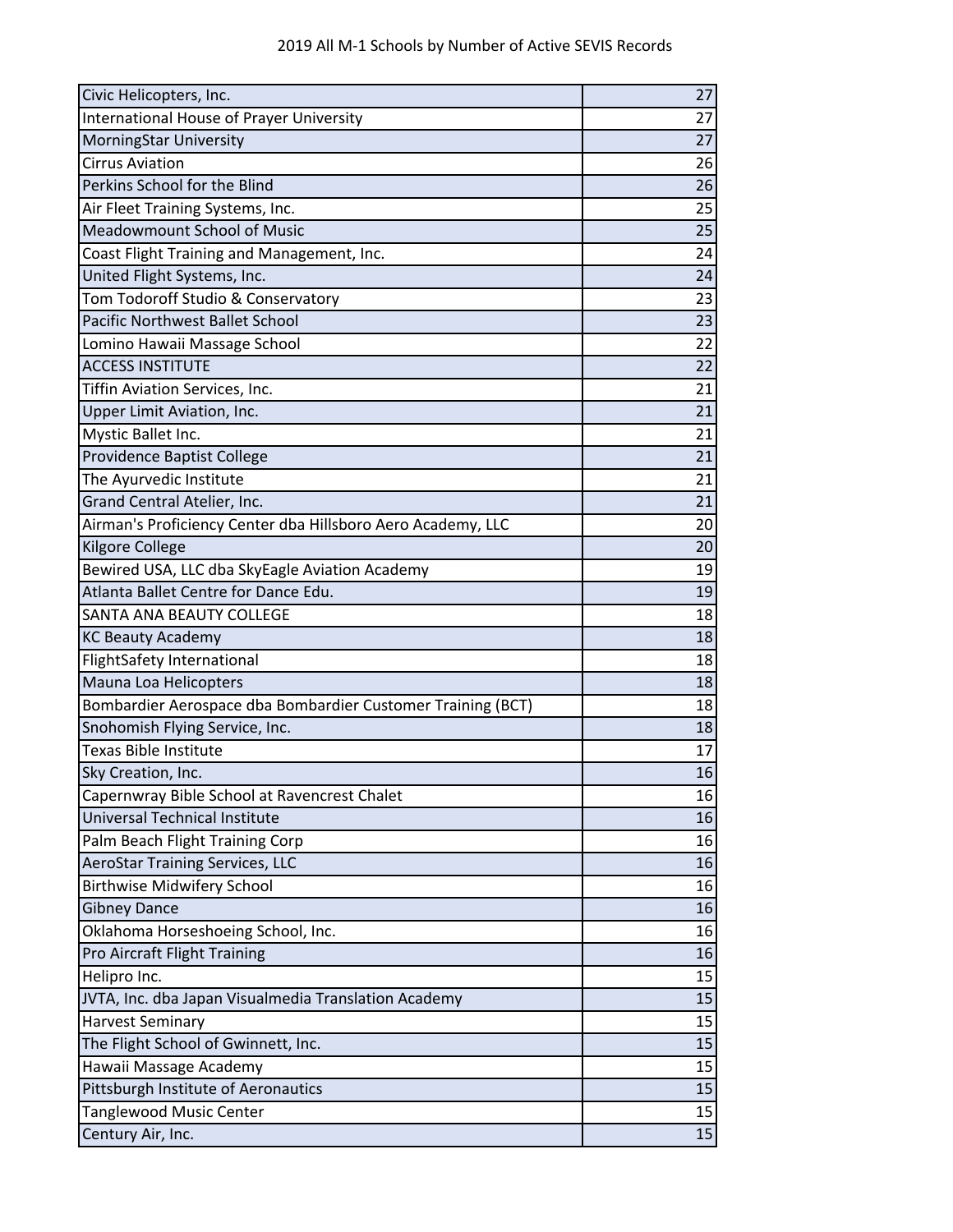| Make-up Designory                                            | 15               |
|--------------------------------------------------------------|------------------|
| Tamalpa Institute                                            | 14               |
| Tamalpa Institute                                            | 14               |
| <b>Pinnacle Aviation Academy</b>                             | 14               |
| JS Aviation, Inc. dba Eagle Aircraft                         | 14               |
| <b>CAE Simuflite Inc.</b>                                    | 14               |
| Flying Vikings Inc.                                          | 13               |
| Alliance Aviation, Inc                                       | 13               |
| The New School Center for Media                              | 13               |
| New York Studio School of Drawing, Painting and Sculpture    | 13               |
| <b>Montessori Northwest</b>                                  | 13               |
| K & S Aviation Services, Inc.                                | 13               |
| Milwaukee Ballet School & Academy                            | 13               |
| Pyramind: The Institute For Advanced Digital Audio Training  | 12               |
| Jet & Rotor Aviation LLC-DBA Advanced Int'l Aviation Academy | 12               |
| Universal Technical Institute                                | 12               |
| RexAir Flight School, LLC                                    | 12               |
| Chicago School of Violin Making                              | 12               |
| Ballet Magnificat! School of the Arts                        | 12               |
| Julia Dubno, Inc. d/b/a Ballet Academy East                  | 12               |
| <b>Wilderness Awareness School</b>                           | 12               |
| The School of Ballet Arizona                                 | 11               |
| Joe Kubert School of Cartoon & Graphic Art, Inc.             | 11               |
| <b>Apex Flight Academy</b>                                   | 11               |
| Violin Making School of America LLC                          | 11               |
| <b>Broward County Public Schools</b>                         | 10               |
| <b>FlightSafety Academy</b>                                  | 10               |
| U.S. Aviation Training Solutions, Inc.                       | 10               |
| SimCom International Inc                                     | 10               |
| Minor League Baseball Umpire Training Academy                | 10               |
| <b>School of American Ballet</b>                             | 10               |
| Studio Jewelers, Ltd.                                        | 10               |
| Susan Batson Studio, LLC                                     | 10               |
| Waldorf Teacher Training, Eugene                             | 10               |
| Ace Pilot Training, Inc.                                     | 10               |
| <b>Austin Academy of Aviation</b>                            | 10               |
| Living Light School of Worship                               | 10               |
| Sunrise Aviation Company, Inc.                               | 9                |
| Voyager Aviation International LLC                           | 9                |
| <b>National Aviation Academy</b>                             | $\boldsymbol{9}$ |
| <b>Aviation Institute of Maintenance</b>                     | 9                |
| Miami Ad School                                              | 9                |
| Kentucky Horseshoeing School, INC                            | 9                |
| Natural Gourmet Institute for Health & Culinary Arts         | 9                |
| Make-Up Designory, Inc.                                      | 8                |
| Agape International Leadership Institute                     | 8                |
| Institute of Culinary Education                              | 8                |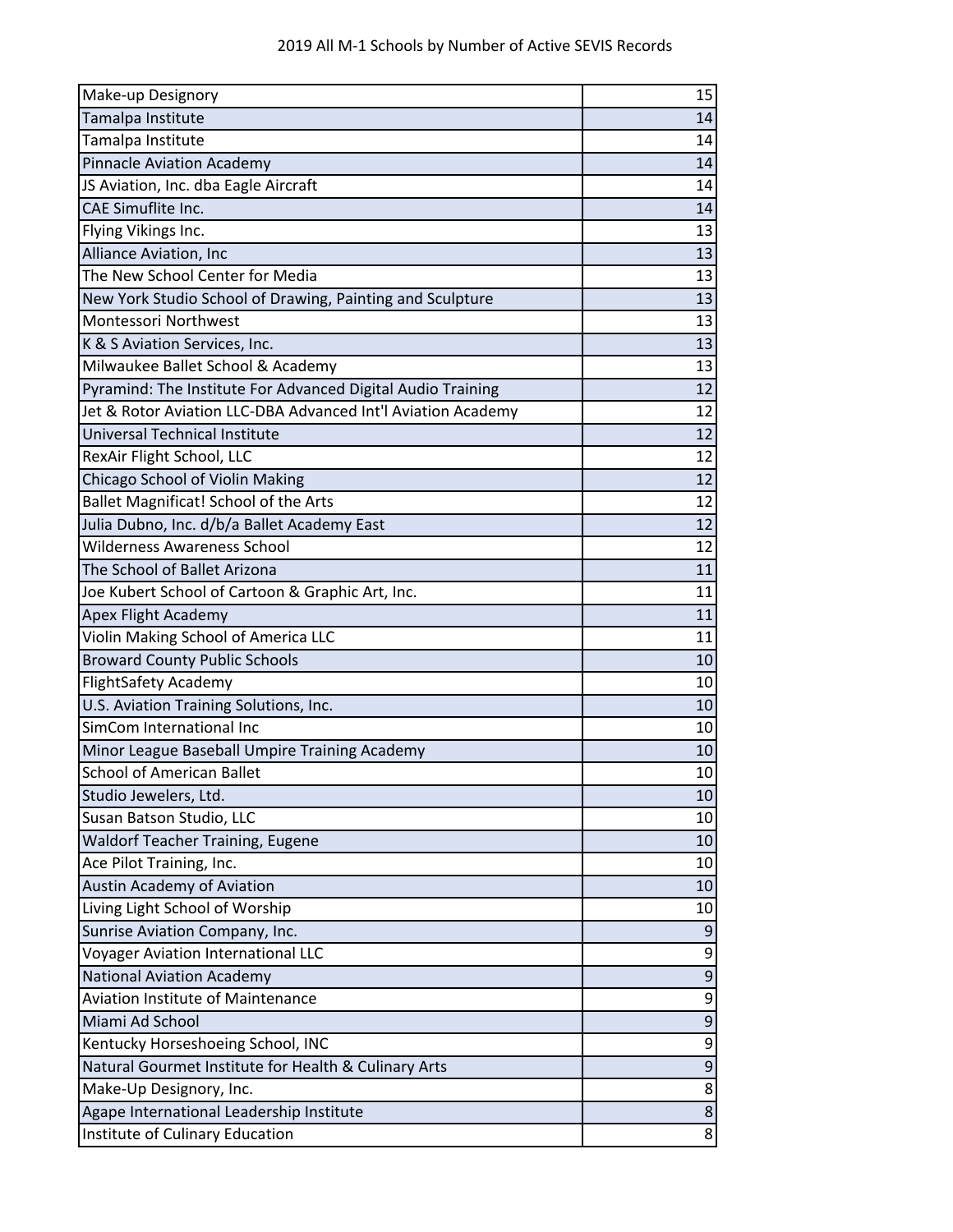| Skyview Aviation, LLC dba Skyview Flight Academy       | 8                       |
|--------------------------------------------------------|-------------------------|
| <b>Broward County Public Schools</b>                   | 8                       |
| South Sky Aviation Corp d/b/a Florida Aviation Academy | 8                       |
| International Institute for Health Care Professionals  | 8                       |
| Skyco, Inc. dba Tampa Bay Aviation                     | 8                       |
| Hawaii Massage Academy                                 | 8                       |
| Landing School of Boatbuilding and Design              | 8                       |
| CAE Simuflite Inc.                                     | 8                       |
| United Bicycle Institute                               | 8                       |
| Higher Power Aviation, Inc.                            | 8                       |
| U.S. Flight Academy Int'l                              | 8                       |
| Kaplan, Inc. d/b/a Kaplan Prep & Achieve               | $\overline{7}$          |
| Advantage Tennis Academy                               | $\overline{7}$          |
| Hubbard College of Administration                      | $\overline{7}$          |
| Dell'Arte International School of Physical Theatre     | $\overline{7}$          |
| <b>Embry-Riddle Aeronautical University</b>            | 7                       |
| <b>Boca Beauty Academy</b>                             | $\overline{7}$          |
| <b>Heartland Horseshoeing School</b>                   | $\overline{7}$          |
| <b>Michael Howard Studios</b>                          | $\overline{7}$          |
| Heritage Flight Academy                                | 7                       |
| Ellison Ballet Foundation, Inc                         | $\overline{7}$          |
| United Bicycle Institute                               | $\overline{7}$          |
| <b>International Yacht Restoration School</b>          | $\overline{7}$          |
| Pilot's Choice Aviation, Inc.                          | $\overline{7}$          |
| Seattle Film Institute                                 | $\overline{7}$          |
| <b>Classic Helicopter Corporation</b>                  | $\overline{7}$          |
| <b>North-Aire Aviation LLC</b>                         | 6                       |
| Elegance International                                 | 6                       |
| The International Culinary Center                      | 6                       |
| Camphill Communities California                        | 6                       |
| Miami-Dade County Public Schools                       | 6                       |
| Charles F. Chapman School of Seamanship, Inc.          | 6                       |
| The DAVE School                                        | 6                       |
| Cosmix School of Makeup Artistry                       | 6                       |
| <b>The Creative Circus</b>                             | 6                       |
| <b>New Horizon Aviation</b>                            | 6                       |
| Galloup School of Guitar Building and Repair           | 6                       |
| <b>Atlantic Contemporary Ballet Theatre</b>            | 6                       |
| Mahanaim                                               | 6                       |
| School of Oregon Ballet Theatre                        | 6                       |
| Memphis School Of Preaching                            | 6                       |
| Brown Trail School of Preaching                        | 6                       |
| The Birth Place Inc. DBA Maternidad La Luz             | 6                       |
| Aviation Academy of America, Inc.                      | 6                       |
| Vidal Sassoon Academy and School of Cosmetology        | 5                       |
| HeliStream, Inc.                                       | 5                       |
| Zen Center School                                      | $\overline{\mathbf{5}}$ |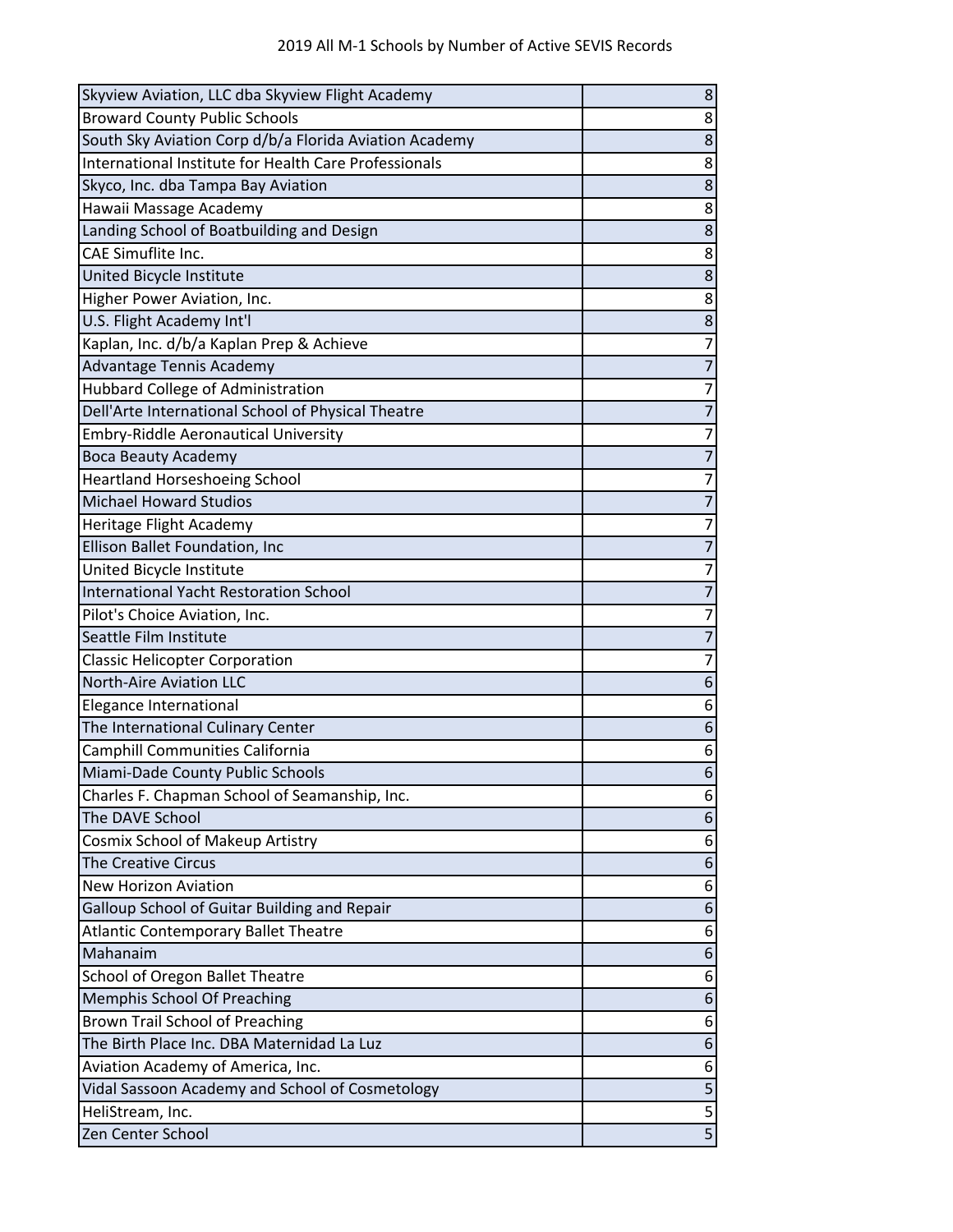| <b>CORPORATE HELICOPTERS</b>                                | 5                       |
|-------------------------------------------------------------|-------------------------|
| Jeppesen Academy                                            | $\overline{\mathbf{5}}$ |
| Miami-Dade County Public Schools                            | 5                       |
| <b>ATP Flight Academy</b>                                   |                         |
| North Bennet Street School                                  | $\overline{5}$          |
| Berkshire Hills Music Academy                               | 5                       |
| Chautauqua Institute Schools of Fine & Performing Arts      | $\overline{5}$          |
| Kaplan, Inc. d/b/a Kaplan Prep & Achieve                    | $\overline{5}$          |
| Manhattan Institute of Management                           | $\overline{\mathbf{5}}$ |
| Maggie Flanigan Studio                                      | $\overline{5}$          |
| <b>Williston State College</b>                              | $\overline{5}$          |
| Oklahoma Aviation, LLC. Department of Aerospace.            | $\overline{5}$          |
| School of Discipleship                                      | 5                       |
| Bell Helicopter Textron dba Bell Helicopter Training Center | $\overline{\mathbf{5}}$ |
| <b>American Flyers</b>                                      | $\overline{5}$          |
| <b>Upper Limit Aviation, Inc.</b>                           |                         |
| <b>Portland Bible College</b>                               | $\overline{\mathbf{5}}$ |
| Morcom Aviation Services, Inc. d.b.a. Regal Air             | $\overline{5}$          |
| National Outdoor Leadership School                          | 5                       |
| <b>American Fitness and Nutrition Academy</b>               | $\overline{\mathbf{r}}$ |
| Angel City Flyers, LLC                                      | 4                       |
| Universal Technical Institute of Southern California        | 4                       |
| Zen Center School                                           | 4                       |
| The Culinary Institute of America at Greystone              | 4                       |
| YMAA California Retreat Center                              | 4                       |
| Bel-Rea Institute of Animal Technology                      | 4                       |
| Auguste Escoffier School of Culinary Arts                   | 4                       |
| Turing School of Software & Design                          | 4                       |
| SAE Institute of Technology                                 | 4                       |
| Skywarrior, Inc.                                            | 4                       |
| Chicago Portfolio School                                    | 4                       |
| Trident Aircraft, Inc.                                      | 4                       |
| <b>School of Missionary Aviation Technology</b>             | 4                       |
| Airman's Proficiency Center dba Hillsboro Aero Academy, LLC | 4                       |
| T. Schreiber Studio and Theatre                             | 4                       |
| <b>Global Aviation Center, INC</b>                          | 4                       |
| Sporty's Academy, Inc.                                      | 4                       |
| Oklahoma State Horseshoeing School                          | 4                       |
| Center for Emergency Medicine of Western Pennsylvania       | 4                       |
| <b>New Horizon Aviation</b>                                 | 4                       |
| The Blackbird Academy                                       | 4                       |
| Monarch Air                                                 | 4                       |
| Epic Helicopters, LLC                                       | 4                       |
| Institute of Cosmetology & Esthetics                        | 4                       |
| Starmark Academy for Professional Dog Trainers INC          | 4                       |
| The Center for Cartoon Studies                              | 4                       |
| Aurora Financial Dba Northway Aviation of Washington        | 4                       |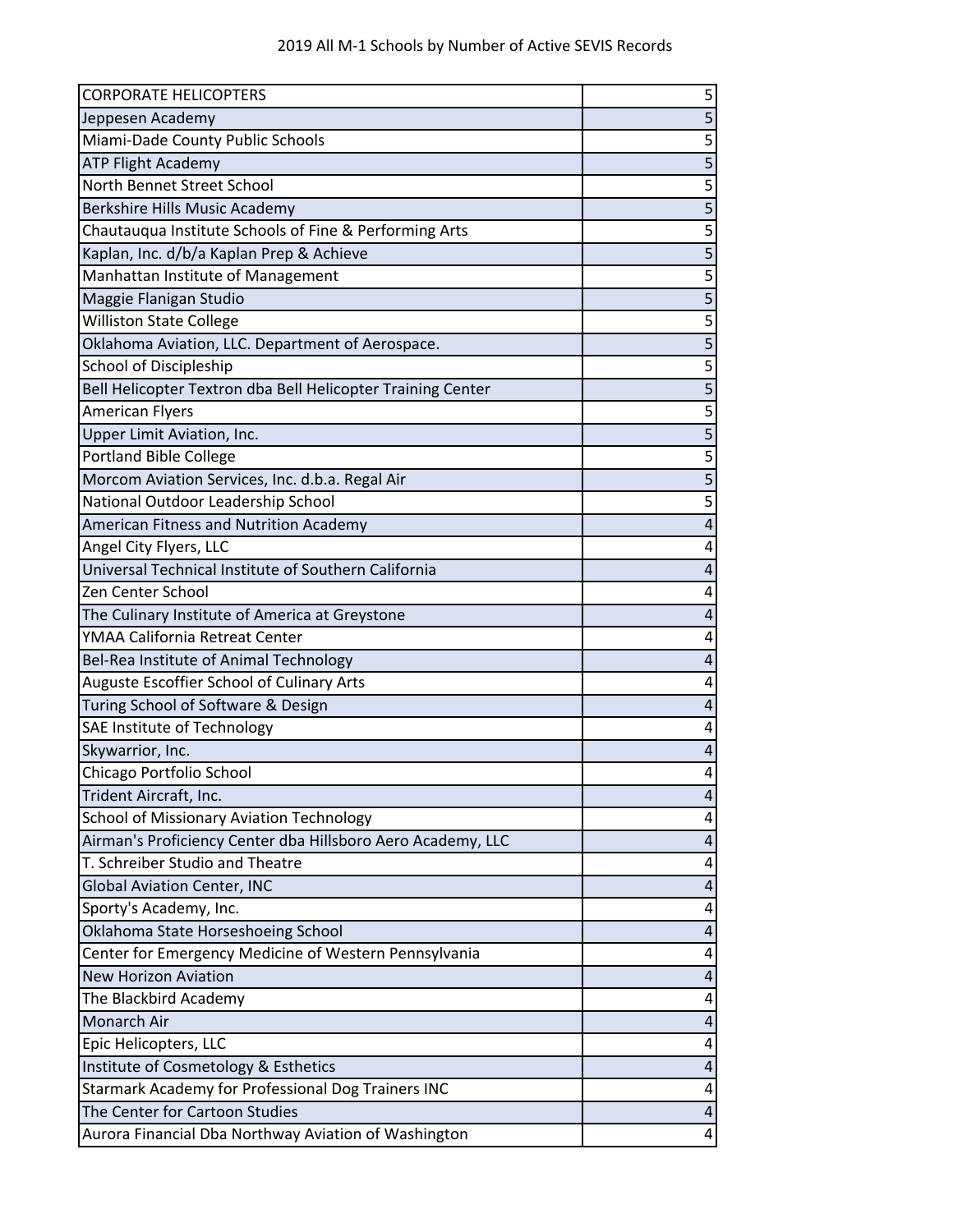| <b>Galvin Flight Training LLC</b>                | 4                       |
|--------------------------------------------------|-------------------------|
| Lakeshore Technical College                      | 4                       |
| Universal Technical Institute - MMI              | 3                       |
| Conservatory of Recording Arts & Sciences        | 3                       |
| <b>Musicians Institute</b>                       | $\overline{3}$          |
| PALACE BEAUTY COLLEGE                            | 3                       |
| Orange County Flight Center                      | $\overline{3}$          |
| Skyworks Aviation, Inc. DBa Trade Winds Aviation | 3                       |
| <b>Blush School Of Makeup</b>                    | $\overline{3}$          |
| San Francisco Cooking School                     | 3                       |
| The Rolf Institute of Structural Integration     | 3                       |
| <b>McAir Aviation</b>                            | 3                       |
| Aveda Institute                                  | $\overline{3}$          |
| <b>Celebrity School of Beauty</b>                | 3                       |
| American Flight Training, LLC.                   | 3                       |
| Hollywood Institute of Beauty Careers            | 3                       |
| Atlanta Beauty & Barber Academy                  | $\overline{\mathbf{3}}$ |
| SAE Institute of Technology Atlanta (Corp.)      | 3                       |
| The Cambridge School of Culinary Arts            | $\overline{3}$          |
| Crowder College                                  | 3                       |
| <b>Cornell University</b>                        | $\overline{\mathbf{3}}$ |
| SAE Institute of Technology                      | 3                       |
| <b>New York Business Institute</b>               | $\overline{3}$          |
| <b>Focus Personal Training Institute</b>         | 3                       |
| METRO TECHNOLOGY CENTERS SCHOOL DISTRICT #22     | $\overline{3}$          |
| Precision Aviation Training, LLC                 | 3                       |
| Cobra Kai Flight Academy                         | 3                       |
| Gryphon Aviation, Inc. DBA: Texas State Aviation | 3                       |
| <b>FlightSafety International</b>                | $\overline{3}$          |
| Auguste Escoffier School of Culinary Arts        | 3                       |
| Northwest School of Wooden Boatbuilding          | $\overline{3}$          |
| Coding Dojo                                      | 3                       |
| Arizona Aero-Tech                                | $\overline{2}$          |
| Southern Arkansas University Tech                | $\overline{\mathbf{c}}$ |
| The Acting Corps                                 | $\overline{2}$          |
| <b>Premiere Career College</b>                   | $\overline{\mathbf{c}}$ |
| Los Angeles College of Music                     | $\overline{c}$          |
| Aveda Institute Los Angeles                      | $\overline{\mathbf{c}}$ |
| <b>Chabot College</b>                            | $\overline{2}$          |
| San Francisco Film School                        | $\overline{2}$          |
| <b>National Holistic Institute</b>               | $\overline{2}$          |
| American Helicopters, LLC                        | $\overline{c}$          |
| <b>Aviation Institute of Maintenance</b>         | $\overline{2}$          |
| Ohio & Illinois Centers for Broadcasting         | $\overline{\mathbf{c}}$ |
| Daytona State College                            | $\overline{2}$          |
| <b>Broward County Public Schools</b>             | $\overline{2}$          |
| <b>Educating Hands School of Massage</b>         | $\overline{2}$          |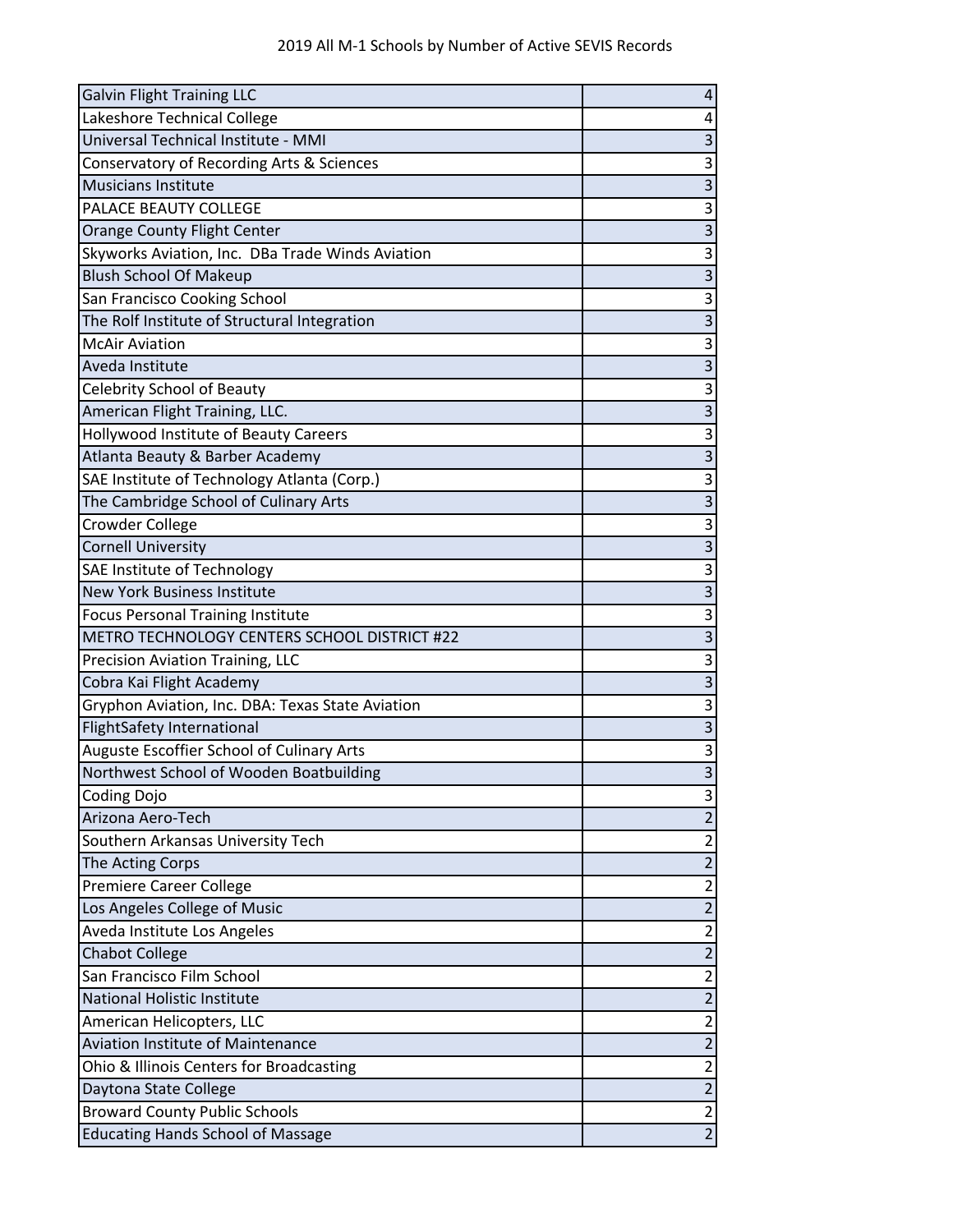| Beauty Schools of America - Miami                  |                              |
|----------------------------------------------------|------------------------------|
| Southern Technical College                         | $\overline{2}$               |
| The Players School of Music                        | 2                            |
| Florida School of Massage                          | $\overline{2}$               |
| Tomlinson Aviation, Inc.                           | $\overline{2}$               |
| <b>CLOUD 9 HELICOPTERS LLC</b>                     | $\overline{2}$               |
| Hollywood Institute of Beauty Careers              | $\overline{2}$               |
| Hollywood Institute of Beauty Careers              | $\overline{c}$               |
| Harry Wendelstedt School For Umpires               | $\overline{2}$               |
| Sunair Aviation, Inc.                              | $\overline{2}$               |
| <b>Atlanta Technical College</b>                   | $\overline{2}$               |
| Aveda Institute                                    | $\overline{2}$               |
| <b>Atlanta General Education Center</b>            | $\overline{2}$               |
| Begums Academy                                     | $\overline{2}$               |
| <b>Aviation Academy Hawaii LLC</b>                 | $\overline{2}$               |
| Maui School of Therapeutic Massage                 | $\overline{2}$               |
| HONOLULU NAIL ACADEMY, LLC                         | $\overline{2}$               |
| Silverhawk Aviation Academy, LLC                   | $\overline{2}$               |
| Rosel School of Cosmetology                        | $\overline{2}$               |
| <b>FlightSafety Academy</b>                        | $\overline{c}$               |
| The Pastors College                                | $\overline{2}$               |
| Louisiana Center for the Blind                     | $\overline{2}$               |
| Center for Furniture Craftsmanship                 | $\overline{2}$               |
| <b>Airlink LLC</b>                                 | $\overline{2}$               |
|                                                    |                              |
| Lincoln College of Technology                      | $\overline{2}$               |
| Supreme Aviation International                     | $\overline{2}$               |
| The School of Fashion Design                       | $\overline{2}$               |
| Northeast Maritime Institute, Inc.                 | $\overline{2}$               |
| Michigan College of Beauty                         | $\overline{c}$               |
| Minnesota State College Southeast                  | $\overline{2}$               |
| Minnesota Independence College and Community       | $\overline{2}$               |
| Pan Am International Flight Academy, Inc           | 2                            |
| <b>American Flyers</b>                             | $\overline{2}$               |
| Zion Ministerial Institute                         | $\overline{2}$               |
| <b>Culinary Tech Center</b>                        | $\overline{2}$               |
| <b>WNC Aviation, LLC</b>                           | $\overline{2}$               |
| Gorge Winds Aviation, Inc.                         | $\overline{c}$               |
| Lincoln College of Technology                      | $\overline{2}$               |
| Universal Technical Institute, Inc.                | $\overline{2}$               |
| <b>Aviation Institute of Maintenance</b>           | $\overline{2}$               |
| Skyline Aviation, Inc.                             | $\overline{2}$               |
| Rick Aviation, Inc.                                | $\overline{c}$               |
| Divers Institute of Technology                     | $\overline{2}$               |
| Academy of Interactive Entertainment               | $\overline{2}$               |
| <b>Meredith Manor</b>                              | $\overline{2}$               |
| Yavapai College<br>Roberto-Venn School of Luthiery | $\mathbf{1}$<br>$\mathbf{1}$ |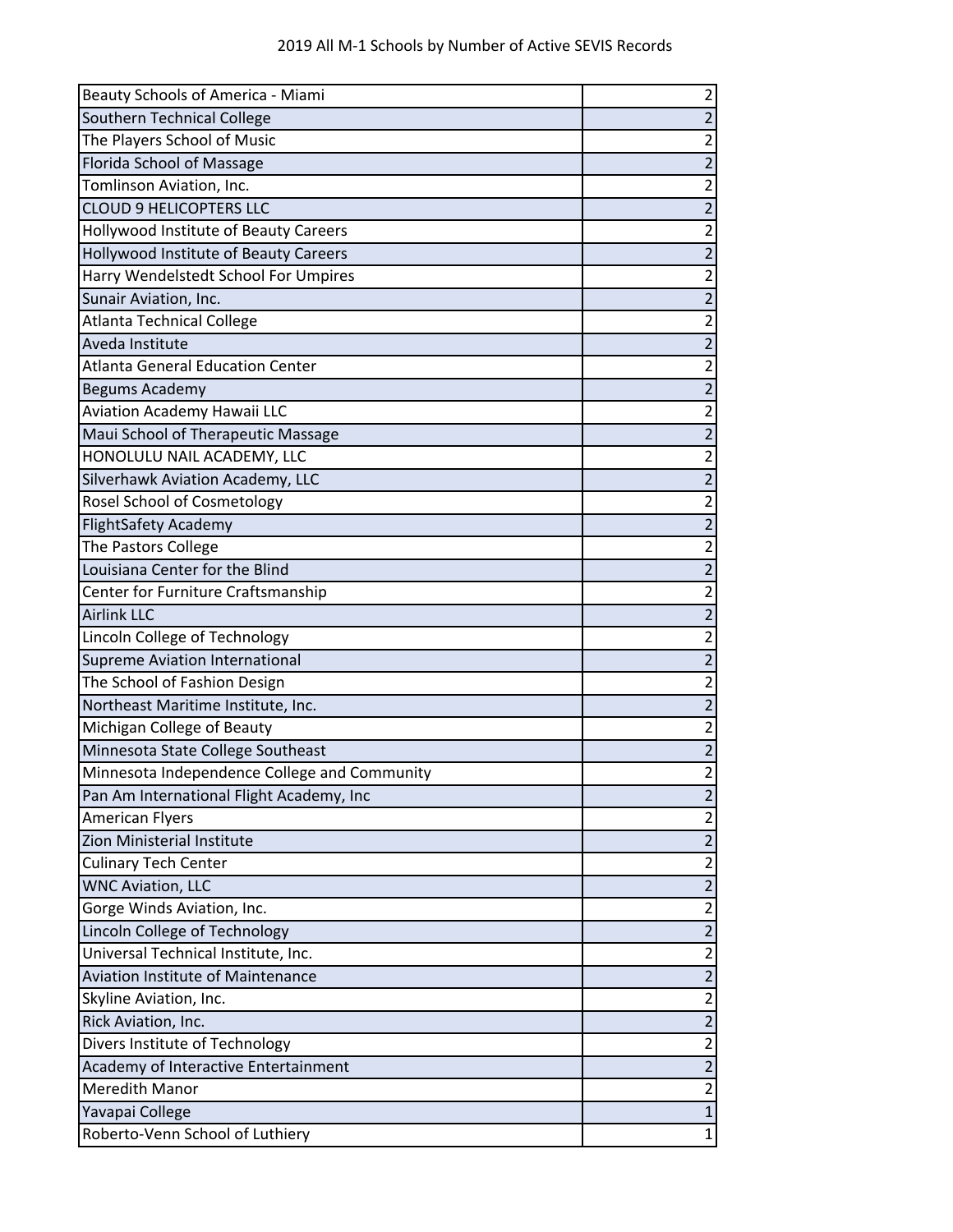| Southwest Institute of Healing Arts                         | 1              |
|-------------------------------------------------------------|----------------|
| Life Development Institute                                  | 1              |
| <b>FlightSafety International</b>                           | 1              |
| <b>National Holistic Institute</b>                          | 1              |
| Southern California Health Institute (SOCHI)                | $\mathbf{1}$   |
| <b>Hypnosis Motivation Institute</b>                        | 1              |
| <b>Calstone University</b>                                  | $\mathbf{1}$   |
| Paul Mitchell the school                                    | 1              |
| <b>Channel Islands Aviation</b>                             | $\mathbf{1}$   |
| Academy of Beauty Inc.                                      | 1              |
| Los Medanos College                                         | $\mathbf{1}$   |
| Zen Center School                                           | $\mathbf 1$    |
| World School of Massage and Holistic Healing Arts           | 1              |
| Universal Technical Institute                               | 1              |
| Cinta Aveda Institute                                       | 1              |
| <b>TRITON INSTITUTE</b>                                     | 1              |
| San Diego Culinary Institute, Inc.                          | $\mathbf{1}$   |
| <b>Bellus Academy</b>                                       | 1              |
| Colorado Center for the Blind                               | $\overline{1}$ |
| <b>FlightSafety Academy</b>                                 | 1              |
| Indian River State College                                  | 1              |
| Lynn University                                             | 1              |
| Miami-Dade County Public Schools                            | $\mathbf{1}$   |
| <b>FlightSafety Academy</b>                                 | $\mathbf 1$    |
| Cortiva Institute                                           | 1              |
| Sarasota School of Massage Therapy                          | $\mathbf{1}$   |
| <b>CDA TECHNICAL INSTITUTE</b>                              | 1              |
| Palm Beach Academy of Health & Beauty                       | 1              |
| Sterling Flight Training by Malone Air, Inc                 | $\mathbf 1$    |
| Center of Cinematography, Arts and Television               | 1              |
| PRESTIGE HEALTH AND BEAUTY SCIENCES ACADEMY                 | $\overline{1}$ |
| LIFE-LINE MED TRAININGS, CORP                               | 1              |
| Orange County Public Schools - Career & Technical Education | $\mathbf{1}$   |
| ASM Beauty World Academy, Inc                               | 1              |
| <b>Center for Neurosomatic Studies</b>                      | $\mathbf{1}$   |
| South Florida Institute of Technology                       | $\mathbf 1$    |
| South Florida Institute of Technology                       | $\mathbf 1$    |
| AeroEliteTraining,LLCDBAAerosimTrainingSolutionsDBAAerosim  | $\mathbf{1}$   |
| <b>Atlanta School of Massage</b>                            | 1              |
| Atlanta Institute of Music and Media                        | 1              |
| The Elaine Sterling Institute                               | 1              |
| <b>FlightSafety Academy</b>                                 | 1              |
| The Skin Institute                                          | $\mathbf{1}$   |
| Travel Institute of the Pacific                             | 1              |
| Hawaii Healing Arts College                                 | $\mathbf{1}$   |
| Aisen Shiatsu School Inc.                                   | 1              |
| JA Flight Training LLC                                      | $\mathbf{1}$   |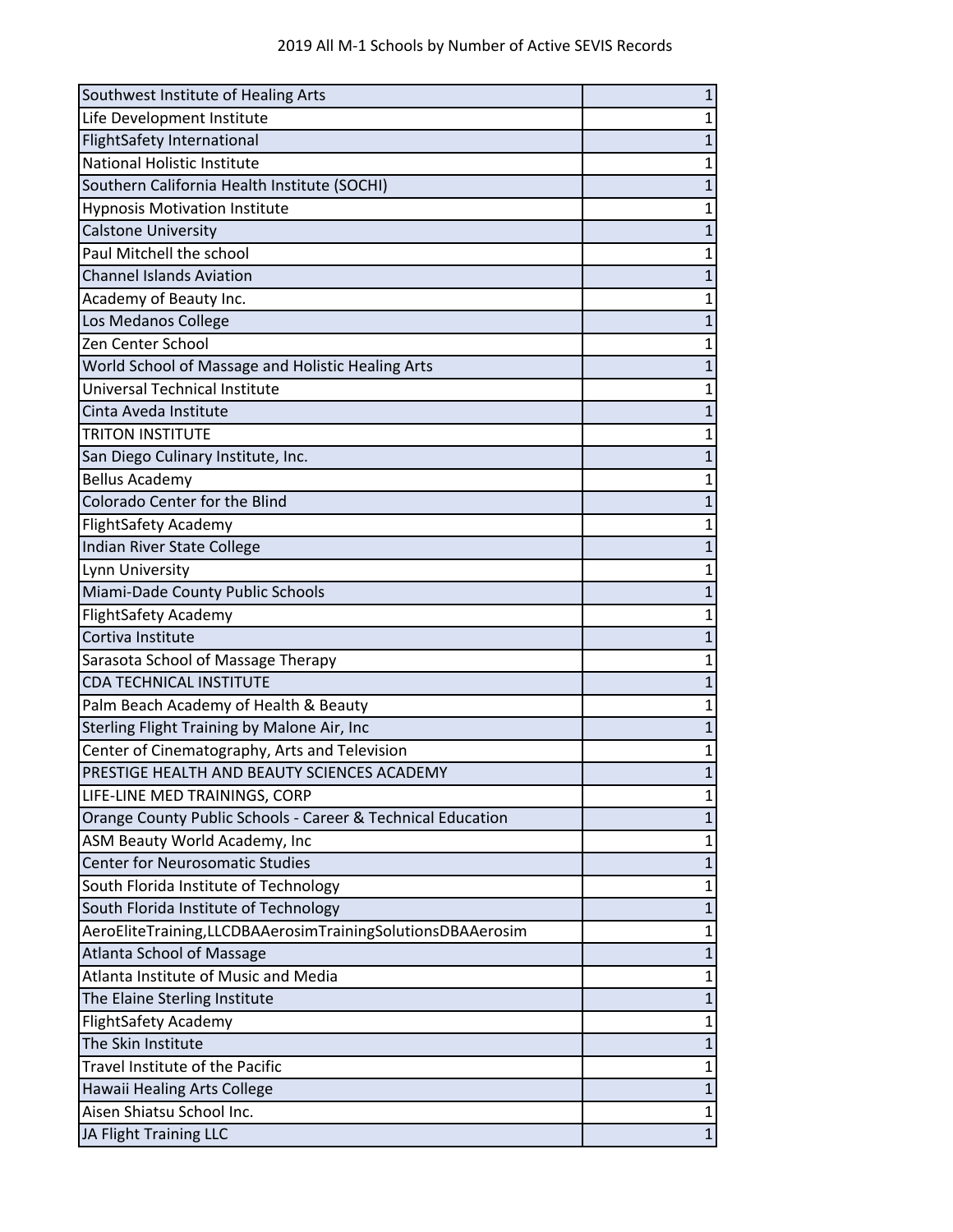| SAE Institute of Technology                               | 1            |
|-----------------------------------------------------------|--------------|
| <b>Indian Hills Community College</b>                     | 1            |
| The Apprenticeshop                                        | 1            |
| <b>MONTGOMERY COLLEGE</b>                                 | 1            |
| Cortiva Institute                                         | 1            |
| <b>National Aviation Academy</b>                          | 1            |
| <b>Rittners School</b>                                    | 1            |
| Universal Technical Institute                             | 1            |
| The Furniture Institute of Massachusetts                  | 1            |
| <b>Kirtland Community College</b>                         | $\mathbf{1}$ |
| Carnegie Institute                                        | 1            |
| Au Sable Institute of Environmental Studies               | $\mathbf{1}$ |
| Douglas J Aveda Institute                                 | 1            |
| The Travel Academy                                        | 1            |
| Montana State University - Bozeman                        | 1            |
| Elite Aviation VGT, LLC                                   | 1            |
| CHRISTINE VALMY INT'L SCHOOL                              | 1            |
| Mid Island Air Service, Inc.                              | 1            |
| Carsten Institute OF Cosmetology                          | 1            |
| American Beauty Institute, Inc.                           | 1            |
| <b>Brittany Beauty Academy</b>                            | 1            |
| Studio Maestro, Inc.                                      | 1            |
| American Beauty School                                    | 1            |
| New Age Training                                          | $\mathbf{1}$ |
| Sunbridge Institute                                       | 1            |
| Manhattan Institute                                       | 1            |
| <b>Tanya's Beauty School</b>                              | 1            |
| Pennsylvania Gunsmith School                              | 1            |
| Sight & Sound Conservatory                                | $\mathbf 1$  |
| ISLA GRANDE FLYING SCHOOL & SERVICE CORP.                 | 1            |
| <b>Professional Golfers Career College</b>                | 1            |
| <b>NHLA Inspector Training School</b>                     | 1            |
| Lincoln College of Technology                             | 1            |
| Nashville State Community College                         | $\mathbf{1}$ |
| Clarendon College                                         | 1            |
| <b>PARKER UNIVERSITY</b>                                  | $\mathbf{1}$ |
| Tint School Of Makeup & Cosmetology                       | 1            |
| Bale Beauty Academy 6 Corp.                               | $\mathbf{1}$ |
| THE OCEAN CORPORATION                                     | $\mathbf 1$  |
| School of Automotive Machinists & Technology              | $\mathbf{1}$ |
| Veracity Aviation, LLC.                                   | 1            |
| Paul Mitchell the School                                  | $\mathbf{1}$ |
| The Skin Institute                                        | $\mathbf{1}$ |
| <b>Aviation Institute of Maintenance</b>                  | 1            |
| Le Arai Beauty & Barber Academy                           | $\mathbf{1}$ |
| Winchester Medical Center School of Radiologic Technology | $\mathbf{1}$ |
| Dominican House of Beauty                                 | $\mathbf 1$  |